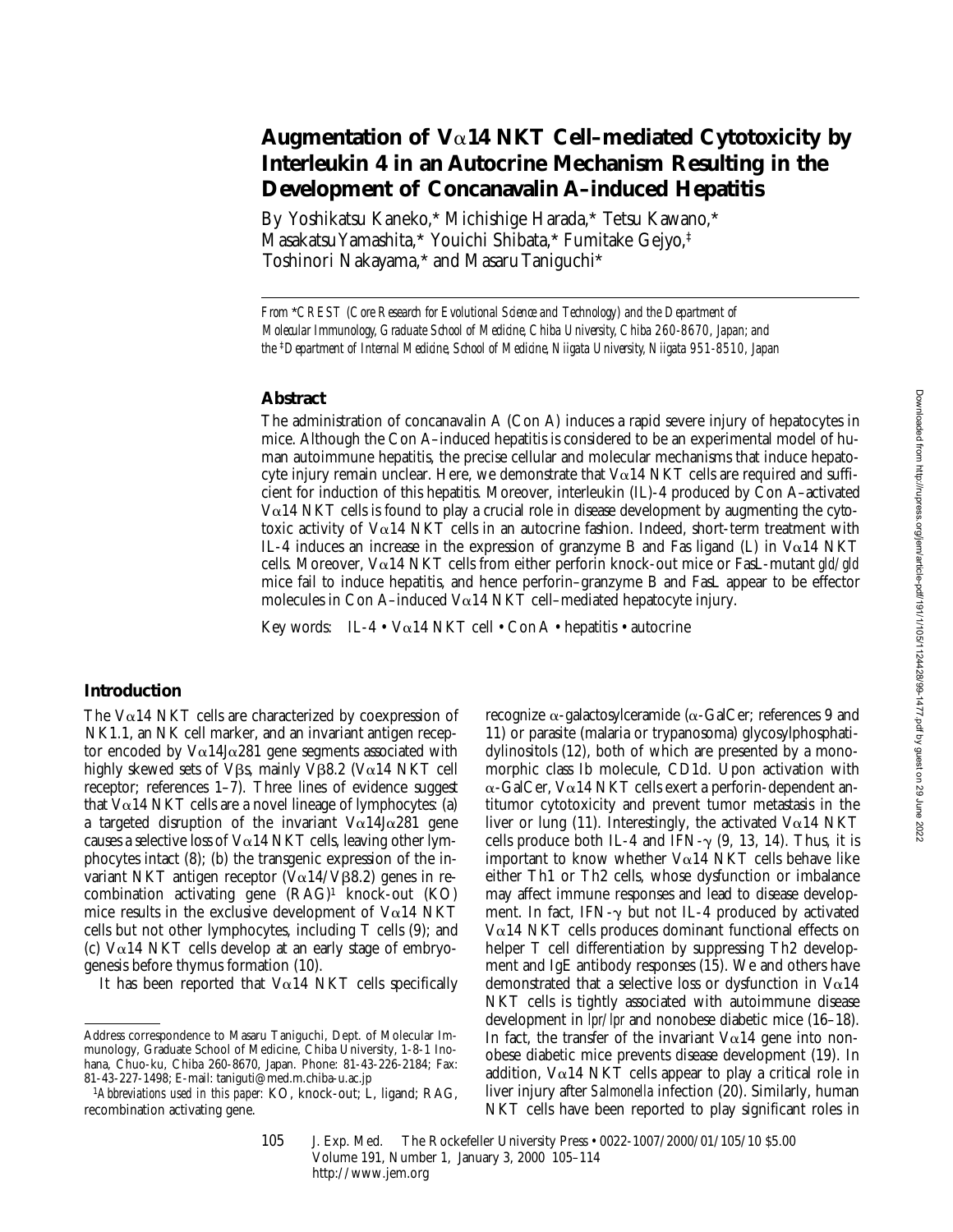various human autoimmune diseases, including autoimmune diabetes (21) and systemic sclerosis (22). These results suggest that  $Va14$  NKT cells play a crucial role in various immune responses, including antitumor immunity, allergic reaction, and the development of autoimmune diseases.

Con A–induced hepatitis is considered to be an experimental murine model of human autoimmune hepatitis (23). The hepatocyte injury is associated with lymphocyte infiltration, suggesting the involvement of immune reactions. In fact, this hepatitis is not observed in athymic nude mice or SCID mice (23), both of which lack T cells. Furthermore, in vivo treatment with anti–Thy-1 or anti-CD4 mAbs or with FK506 or cyclosporin A prevents the hepatitis, suggesting a requirement for  $CD4^+$  T cells or TCR-mediated signals for Con A–induced hepatitis (23). In addition, immunohistological analyses confirm the infiltration of  $CD4<sup>+</sup>$ T cells in the portal area of the liver (24).

Recently, Toyabe et al. reported the involvement of  $N<sub>K1.1+</sub>$  T cells in Con A–induced hepatitis (25). When  $NK1.1^+$  cells are depleted by the administration of anti-NK1.1 antibody in vivo, the mice become resistant to the hepatitis, suggesting that  $N<sub>K1.1+</sub>$  cells are indispensable (25). However, hepatitis does not develop in  $\beta$ 2 microglobulin KO mice, in which the development of  $Va14$  NKT cells is severely perturbed, despite the normal development of NK cells (25). Thus, it is conceivable that  $Va14$  NKT cells rather than NK cells are involved in Con A–induced hepatitis, although no direct experiments addressing this issue have been reported.

The hepatic injury seems to be induced by several different mechanisms, such as those involving the Fas–Fas ligand (L) system (26–28), perforin–granzyme system (29), and IFN- $\gamma$ – (26, 30) and/or TNF- $\alpha$ -mediated cytotoxicity (24, 25, 31–34). However, the results are controversial, and the precise molecular requirements for the induction of hepatocyte injury by Con A are still largely unknown. In this report, we investigate the role of Va14 NKT cells in Con A–induced hepatitis using two strains of gene-manipulated mice established in our laboratory: (a)  $V \alpha$ 14 NKT KO mice, where only the V $\alpha$ 14 NKT cells are deficient and other lymphoid populations, such as T cells, B cells, and NK cells, remain intact (8); and (b)  $V\alpha$ 14 NKT ( $V\alpha$ 14 transgenic (Tg)/V $\beta$ 8Tg/ RAG KO) mice that have only V $\alpha$ 14 NKT cells and not T cells, B cells, or NK cells (9). Our results suggest that  $V\alpha$ 14 NKT cells are required and sufficient for the development of Con A–induced hepatitis. In addition, IL-4 produced by Con A–activated V $\alpha$ 14 NKT cells appears to upregulate FasL and granzyme B expression in  $Va14$  NKT cells in an autocrine fashion and is indispensable for the induction of the hepatitis.

## **Materials and Methods**

*Mice.* 8–10-wk-old male C57BL/6 (B6) mice and B6-*gld/gld* mice were purchased from Japan SLC Inc. V $\alpha$ 14 NKT KO mice were established by specific deletion of the  $J\alpha$ 281 gene segment with homologous recombination and aggregation chimera techniques (8) and were backcrossed nine times with B6 mice.  $V\alpha$ 14 NKT (Vα14Tg/Vβ8.2Tg/RAG KO) mice were established and

backcrossed four times with B6 mice (9). IL-4 KO mice were originally generated by Kopf et al. (35). IFN- $\gamma$  KO (26) and perforin KO mice (36) were provided by Dr. Y. Iwakura (Institute of Medical Science, University of Tokyo, Tokyo, Japan). RAG KO mice were provided by Dr. P. Mombaerts (Massachusetts Institute for Technology, Boston, MA; reference 37). All mice used were maintained under specific pathogen–free conditions in our animal facility. Animal care was in accordance with the guidelines of Chiba University.

*Preparation of Liver Mononuclear Cells.* Liver mononuclear cells were isolated as previously described (38, 39). In brief, the liver was pressed through stainless steel mesh (no. 200) and suspended in PBS. After washing once, the cells were resuspended in 33% Percoll solution containing heparin (100 U/ml), centrifuged at 2,000 rpm for 15 min at room temperature, and subjected to PCR and flow cytometry analyses.

*Enrichment of NK1.1<sup>+</sup> Cells by MACS.* Spleen cells were stained with FITC-conjugated anti-NK1.1 mAb and then cultivated with anti-FITC MicroBeads (no. 487-01; Miltenyi Biotec Inc.) for 15 min at  $4^{\circ}$ C. NK1.1<sup>+</sup> cells were enriched by magnetic cell sorting according to the manufacturer's protocol (Miltenyi Biotec Inc.). About 45% of the MACS-purified cells were  $TCR-\beta+ NKL.1+$ NKT cells. Most other populations were NK cells, which produce neither IL-4 nor IFN- $\gamma$  upon Con A stimulation (see Fig. 4 A).

*Preparation of V* $\alpha$ *14 NKT and T Cell Lines.* Spleen cells (4  $\times$  $10<sup>4</sup>$  per well) from V $\alpha$ 14 NKT mice or MACS-enriched NK1.1<sup>+</sup> cells from B6, IL-4 KO, or IFN- $\gamma$  KO mice were cultured in anti-CD3 mAb (2C11; 100 mg/ml)–coated 96-well plates (Falcon 3077) in the presence of 50 U/ml of recombinant mouse IL-2 for 3 d and further cultured for 2 d without anti-CD3 stimulation. More than 90% of the cultured cells from  $Va14$  NKT mice and  $\sim$ 50% of the cultured cells from B6, IL-4 KO, or INF- $\gamma$ KO mice were V $\alpha$ 14 NKT cells. T cell lines were also established under the same protocol as above with spleen T cells from Va14 NKT KO mice.

*Flow Cytometric Analysis.* Spleen cells (106) were incubated with anti-FcR (2.4G2; PharMingen), stained with mAbs (0.5  $\mu$ g/ml) at 4°C for 30 min, and analyzed by EPICS XL-MCL (Beckman Coulter). FITC-conjugated anti–TCR-b (H57-597; PharMingen) and PE-conjugated anti-NK1.1 (PK136; PharMingen) mAbs were used to identify the NKT cell population. Anti– IL-4R $\alpha$  (Genzyme Corp.), anti–common  $\gamma$  chain (PharMingen), and biotin-conjugated goat anti–rat Ig antibodies were used to stain the IL-4R complex. For IFN- $\gamma$ R $\alpha$ , biotinylated anti–IFN- $\gamma R\alpha$  (PharMingen) was used. Dead cells were excluded by forward scatter, side scatter, and propidium iodide gating.

*PCR.* To detect the rearranged  $V \alpha 14J \alpha 281$  genes of migrated Va14 NKT cells, genomic PCR was carried out on liver DNA from V $\alpha$ 14 NKT KO mice after transfer of V $\alpha$ 14 NKT cells by the method described in reference 40 using the following primers: 5'-CCGAATTCCCAAGTGGAGCAGAGTCCT-3' and 5'-CCAAAATGCCTCCCTAA-3'. Reverse transcriptase-PCR was carried out on 1  $\mu$ g of total RNA obtained from cultured  $V\alpha$ 14 NKT cells as described (10) using the following primers:  $\beta$ -actin, 5'-GAGAGGGAAATCGTGCGTGA-3' and 5'-ACAT-CTGCTGGAAGGTGGAC-3'; granzyme B, 5'-GCCCACA-ACATCAAAGAACAG-3' and 5'-AACCAGCCACATAGCA-CACAT-3'; FasL, 5'-CTGGAATGGGAAGACACATA-3' and  $5'$ -AAAGGTCTTAGATTCCTCAA-3'; and TNF- $\alpha$ ,  $5'$ -ATG-AGCACAGAAAGCATGATC-3' and 5'-TACAGGCTTGTC-ACTCGAATT-3'.

*Competitive PCR.* Competitor DNAs were constructed by PCR using a competitor DNA construction kit following the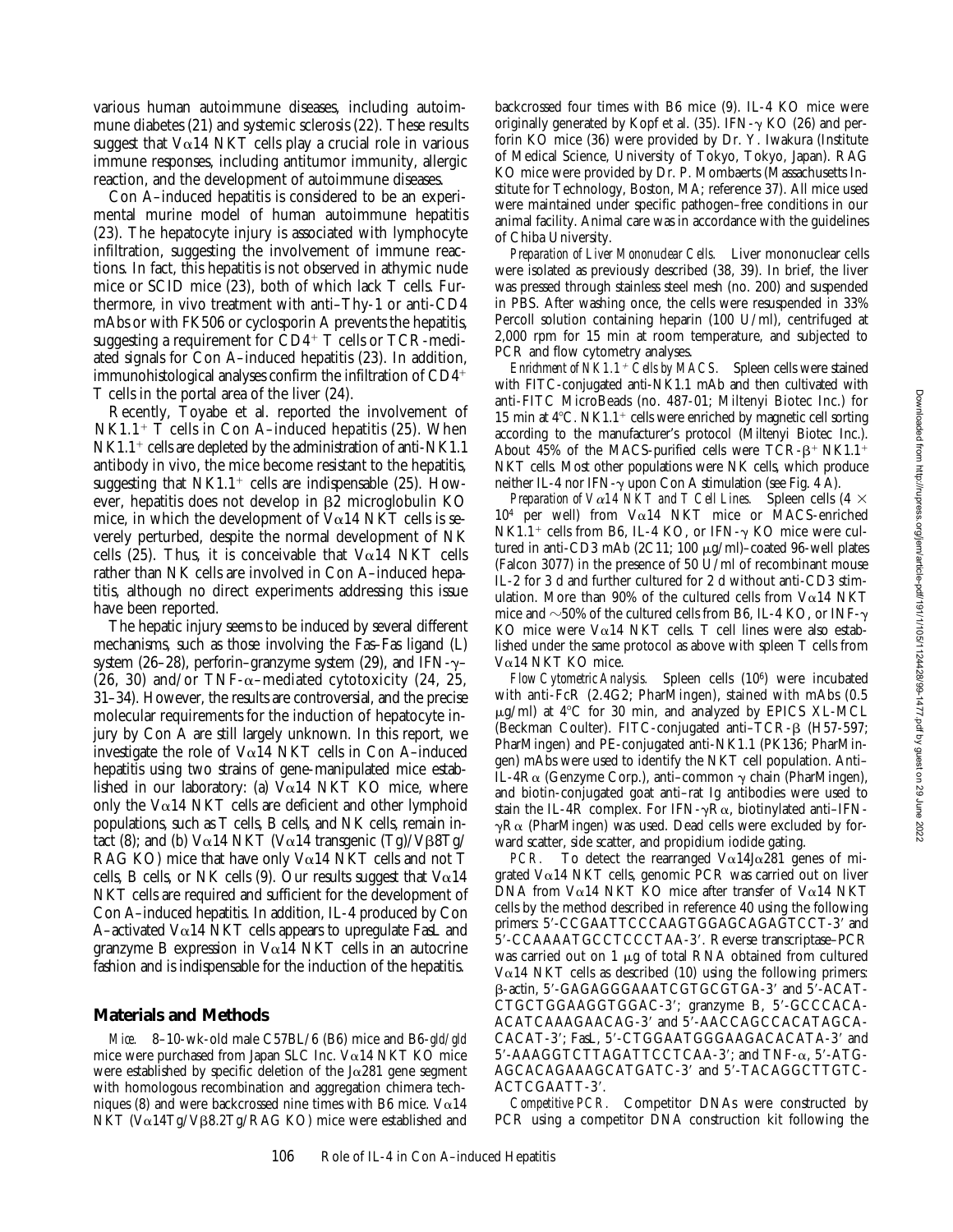manufacturer's instructions (Takara Shuzo). A mixture of the cDNA and defined copy numbers of competitors was subjected to PCR amplification (40) using the primers described above. The ratio of the longer competitive product to the shorter target DNA product was used to estimate the amounts of target DNAs  $(490 \text{ vs. } 454 \text{ bp}$  for  $\beta$ -actin, 242 vs. 216 bp for granzyme B, 390 vs. 346 bp for FasL, and 342 vs. 276 bp for TNF- $\alpha$ ).

*Administration of Con A and Measurement of Serum Transaminase Activities.* Con A was purchased from Sigma Chemical Co. (cat. C0412). Either 0.5 mg ( $\sim$ 25 mg/kg) or 0.75 mg ( $\sim$ 37.5 mg/kg) of Con A was dissolved in 200  $\mu$ l of pyrogen-free PBS and injected intravenously into mice. Serum activities of alanine aminotransferase (ALT) and aspartate aminotransferase (AST) were measured by Lippi-Guidi's method as described (Iatrozyme TA-LQ; Dia-Iatron; reference 41).

*Adoptive Cell Transfer.* Va14 NKT KO mice received spleen cells ( $2 \times 10^7$ ) from V $\alpha$ 14 NKT mice or splenic V $\alpha$ 14 NKT cells  $(5 \times 10^6)$  isolated by MACS from B6, IL-4 KO, IFN- $\gamma$  KO, gld/gld, or perforin KO mice. The V $\alpha$ 14 NKT cell line (2  $\times$  10<sup>6</sup>) was also used for cell transfer. 1 h after cell transfer, the mice were injected intravenously with Con A (0.5 mg).

*Measurement of Cytokines in Culture Supernatants.* Spleen cells (10<sup>6</sup> per well) from B6, V $\alpha$ 14 NKT KO, or V $\alpha$ 14 NKT mice or the  $V\alpha$ 14 NKT cell line and conventional T cell line were stimulated with Con A (10  $\mu$ g/ml) for 24 h in 200- $\mu$ l cultures. The amounts of IL-4 and IFN- $\gamma$  in the culture supernatants were assayed using ELISA kits (EN-2601-80 and EN-2604-50; Endogen, Inc.) according to the manufacturer's protocol.

*Histological Examination.* The livers from individual mice were fixed in 10% formalin, embedded in paraffin, sectioned, and stained with hematoxylin and eosin for histological examination. Specimens were examined under a light microscope.

 $51Cr$ -Release Cytotoxic Assay. The cytotoxic activity of  $V\alpha$ 14 NKT cells upon activation with either IL-4 (100 U/ml; R & D Systems, Inc.) or IFN- $\gamma$  (100 U/ml) for 8 h at 37°C was assayed by 4-h 51Cr-release cytotoxic assay on the TLR2 hepatocyte cell line (RIKEN Cell Bank) as described (42). The cells were harvested and seeded at the indicated E/T ratios (see Fig. 6 B).

#### **Results**

*Requirement of V*a*14 NKT Cells for Con A–induced Hepatitis.* We investigated the role of  $Va14$  NKT cells in the development of Con A–induced hepatitis using  $Va14$  NKT KO mice lacking only V $\alpha$ 14 NKT cells. B6, V $\alpha$ 14 NKT KO, and RAG KO mice were injected intravenously with Con A, and the induction of hepatitis was evaluated by measuring the activities of two transaminases (ALT and AST) in the serum 12, 24, 36, 48, and 72 h after Con A treatment. As shown in Fig. 1 (A and B) the activities of both transaminases in B6 mice increased rapidly, reaching their peak values at 12 h. In contrast, no increase in the levels of either ALT or AST was detected in Va14 NKT KO mice. These results strongly indicate that  $V\alpha$ 14 NKT cells are required for hepatocyte injury mediated by Con A (Con A–induced hepatitis). In RAG KO mice, where only NK cells and no other lymphoid lineage cells develop, no increase in the level of either transaminase was detected, suggesting that NK cells are not essential.

*Restoration of Con A–induced Hepatitis by V*a*14 NKT Cell Transfer.* The requirement of  $V\alpha$ 14 NKT cells for the development of hepatitis was further evaluated by experiments involving the adoptive transfer of  $V\alpha$ 14 NKT cells into  $V\alpha$ 14 NKT KO mice. 9 h after the intrasplenic injection of freshly isolated spleen cells  $(2 \times 10^7)$  from V $\alpha$ 14 NKT mice, considerable numbers of transferred  $V\alpha$ 14 NKT cells had migrated into the livers of recipient  $Va14$  NKT KO mice, as evidenced by the increased percentages of  $TCR - \beta + NK1.1 + NKT$  cells (Fig. 2 A) and detectable amounts of rearranged  $V\alpha$ 14J $\alpha$ 281 genes in the liver as assessed by genomic PCR (Fig. 2 B).

As shown in Fig. 2 (C and D) the serum levels of the hepatic transaminases, ALT and AST, were significantly increased in  $Va14$  NKT KO mice receiving either freshly isolated V $\alpha$ 14 NKT cells (Fig. 2 C) or V $\alpha$ 14 NKT cell line (Fig. 2 D) in a dose-dependent manner. The intrasplenic injection of splenic V $\alpha$ 14 NKT cells (2  $\times$  10<sup>7</sup>) or V $\alpha$ 14 NKT cell line  $(2 \times 10^6)$  resulted in almost full recovery. It was noted that neither intraperitoneal nor intravenous injection of  $Va14$  NKT cells induced any detectable elevation in the activities of these transaminases (data not shown). Thus, the intrasplenic route appears to be critical for the successful migration of  $V\alpha$ 14 NKT cells into the recipient liver. Collectively, V $\alpha$ 14 NKT cells, together with the administration of Con A, are essential for the induction of Con A–induced hepatitis.

*An Indispensable Role of V*a*14 NKT Cells in the Development of Con A–induced Hepatitis.* It is of interest whether  $V\alpha$ 14 NKT cells are the final effector cells or the inducer cells in Con A–induced hepatitis. To address this question, we used  $V\alpha$ 14 NKT mice that have only  $V\alpha$ 14 NKT cells and no T, B, or NK cells. A dramatic elevation of serum



**Figure 1.** Elevation of serum transaminase activities after intravenous injection of Con A. Serum transaminase levels in B6 wild-type  $(\bullet)$ , V $\alpha14$  NKT  $KO \n\Box$ ), and RAG KO  $(\triangle)$  mice were assessed at different times after Con A (0.5 mg) administration. Three mice were used in each group. The mean transaminase activities (Karmen units per liter [K.U./l]) of ALT (A) and AST (B) of triplicate samples with standard errors are depicted.

107 Kaneko et al.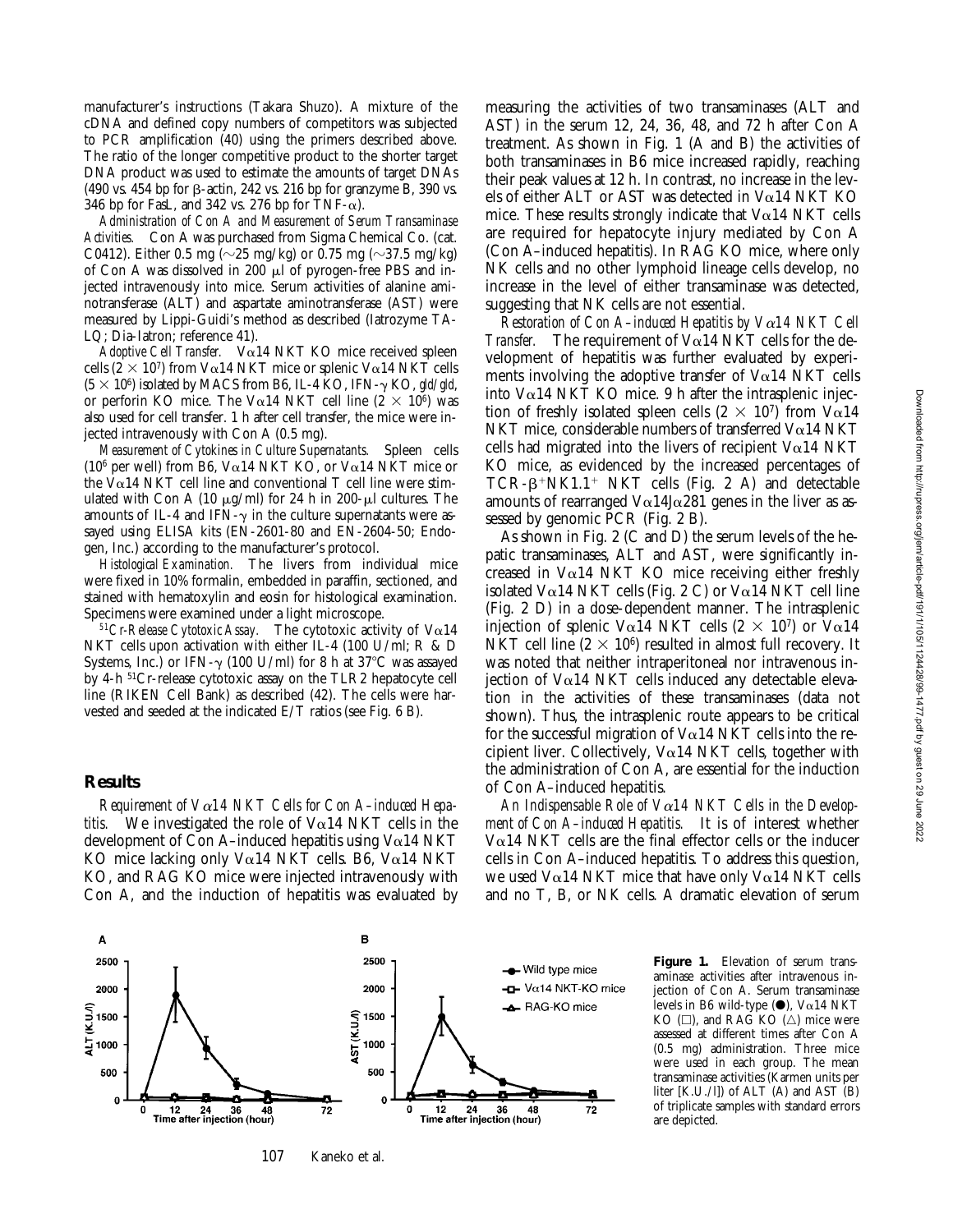

**Figure 2.** Restoration of Con A-induced hepatitis by Vα14 NKT cells in Vα14 NKT KO mice. (A) TCR-β/NK1.1 profiles of liver mononuclear cells of V $\alpha$ 14 NKT KO mice 9 h after adoptive transfer of  $2 \times 10^7$  spleen cells from V $\alpha$ 14 NKT mice are shown. The percentages of cells present in each area are shown in each panel. (B) The rearranged V $\alpha$ 14J $\alpha$ 281 gene was assessed by genomic PCR with specific primers detecting V $\alpha$ 14J $\alpha$ 281. Va14 NKT KO mice were intrasplenically injected with the indicated numbers of freshly prepared whole spleen cells from Va14 NKT mice (C) or V $\alpha$ 14 NKT cell line established from spleen cells (spl.) of V $\alpha$ 14 NKT mice (D). 1 h after cell transfer, the mice were administered Con A (0.5 mg; Stim.) intravenously. The serum ALT and AST activities were measured 8 h after Con A injection. Three mice were used in each group, and the serum samples were analyzed individually. The mean values of triplicate samples with standard errors are shown.

transaminases was observed in  $Va14$  NKT mice, and all mice died within 24 h when 0.75 mg of Con A was used (Fig. 3). The transaminase elevation was not reproducibly observed in  $V\alpha$ 14 NKT mice receiving a regular dose of Con A (0.5 mg; data not shown). This observation suggests that other cell components, such as T cells, are also involved, and that the hepatitis is induced more efficiently in wild-type than in V $\alpha$ 14 NKT mice. Thus, we used 0.75 mg of Con A in the experiments with  $Va14$  NKT mice.

We carried out histological examinations of the liver 8 h after the administration of 0.75 mg of Con A (Fig. 3 B). In B6 mice, a severe bridging necrosis was observed in the area between the central veins and the portal tracts  $(\times 200;$ arrow). In addition, photographs at higher magnification (400) revealed the infiltration of mononuclear cells (arrowheads) and Kupffer cells within sinusoids adjacent to the degenerated hepatocytes. Massive red blood cells were also observed in the sinusoidal area. Similar histological findings were observed in the livers of  $V\alpha$ 14 NKT mice. In contrast, no significant histological changes were observed in  $V\alpha$ 14 NKT KO mice. Essentially similar histological findings were observed in B6 mice receiving 0.5 mg of Con A (data not shown). These results indicate that Con A–induced hepatitis is evoked by  $Va14$  NKT cells even in the absence of conventional T, B, and NK cells.

*Preferential Production of IL-4 by Con A–activated V*a*14 NKT Cells.* To address the molecular mechanisms underlying  $V\alpha$ 14 NKT cell–mediated hepatocyte injury, we first assessed the production of cytokines from  $Va14$  NKT cells stimulated with Con A. This is because  $V\alpha$ 14 NKT cells are known to produce both IL-4 and IFN- $\gamma$  very rapidly when they are stimulated with anti-CD3 mAb (13, 14) or the ligand  $\alpha$ -GalCer (9). Spleen cells from B6, V $\alpha$ 14 NKT  $KO$ ,  $Va14$  NKT, and RAG KO mice were stimulated in vitro with 10  $\mu$ g/ml of Con A, and the amounts of IL-4 and IFN- $\gamma$  produced in the culture supernatants were assessed by ELISA. As shown in Fig. 4 A, spleen cells from V $\alpha$ 14 NKT mice produced levels of IL-4 several times higher than those produced by B6 or  $Va14$  NKT KO mice. In addition, unexpectedly low amounts of IFN- $\gamma$ were produced after stimulation with Con A. In RAG KO mice bearing only NK cells, as expected, no IL-4 or IFN- $\gamma$ was produced, suggesting that NK cells are not the producers of these cytokines upon Con A stimulation (Fig. 4 A). These results suggest that  $V\alpha$ 14 NKT cells produce large amounts of IL-4 upon Con A stimulation. Similar results were obtained using the  $V\alpha$ 14 NKT cell line (Fig. 4 B).

*Requirement of IL-4 but not IFN-*g *Produced by V*a*14 NKT Cells for the Development of Con A–induced Hepatitis.* In the next experiments, the involvement of IL-4 and IFN- $\gamma$  produced by  $V\alpha$ 14 NKT cells in Con A-induced hepatitis was examined in vivo. V $\alpha$ 14 NKT cells were enriched from spleens of B6, IL-4 KO, and IFN- $\gamma$  KO mice by MACS using anti-NK1.1 mAb. The cells were adoptively transferred into  $Va14$  NKT KO mice (Fig. 5 A). Similarly, the  $V\alpha$ 14 NKT cell line was transferred into  $V\alpha$ 14 NKT KO mice (Fig. 5 B). The mice were then injected intravenously with Con A, and ALT and AST transaminase activities were measured 8 h later. As shown in Fig. 5,  $V\alpha$ 14 NKT cells derived from IL-4 KO mice did not restore hepatitis, whereas those from IFN- $\gamma$  KO mice elicited a significant elevation in serum transaminase activities to levels equivalent to those induced by V $\alpha$ 14 NKT cells from B6 mice. V $\alpha$ 14 NKT cells from IL-4 KO mice produced levels of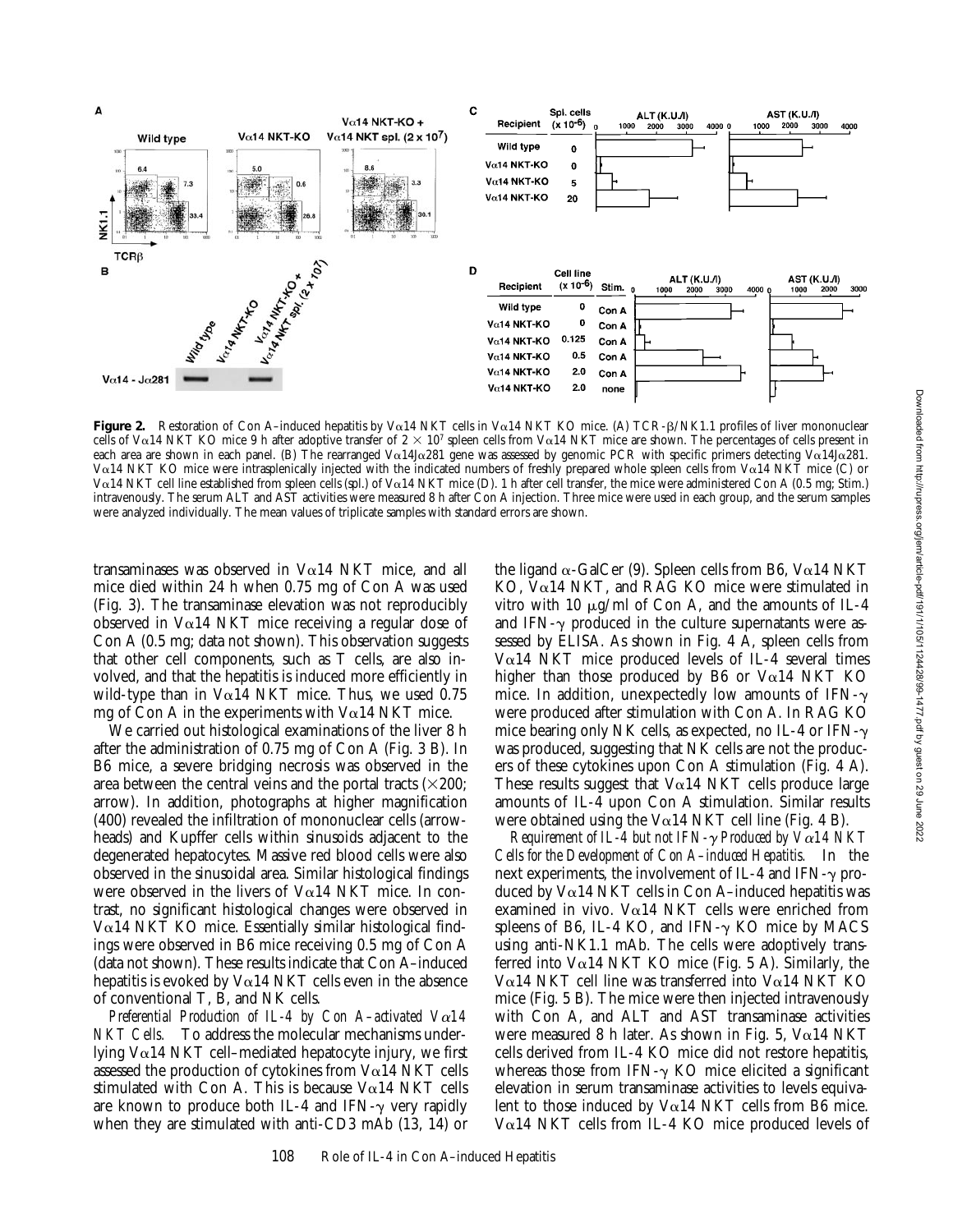

**Figure 3.** Development of Con A–induced hepatitis in  $V\alpha$ 14 NKT mice. (A) Serum transaminase levels in B6 and  $V\alpha$ 14 NKT mice 12 h after Con A administration (0.75 mg). All mice died within 24 h (†). The mean values of three samples with standard errors are shown. (B) Light micrographs of the liver with hematoxylin and eosin staining  $(\times 200$  and  $\times 400)$  are shown. The indicated mice were treated with 0.75 mg of Con A and killed 8 h later. Arrows indicate massive necrosis observed in the liver; arrowheads indicate mononuclear cell infiltration. WT, wildtype.

IFN- $\gamma$  equivalent to those of B6 mice (data not shown). These results clearly indicate that IL-4 but not IFN- $\gamma$  produced by  $Va14$  NKT cells is required for the development of Con A–induced hepatitis.

*Enhancement of V*a*14 NKT Cell–mediated Cytotoxicity upon Stimulation with IL-4.* The next experiments were designed to clarify the effector mechanism of IL-4 in the development of Con-A–induced hepatitis. First, the effect of IL-4 on  $Va14$  NKT cell–mediated cytotoxicity was assessed. Significant levels of IL-4R (both  $\alpha$  chain and common  $\gamma$  chain) as well as IFN- $\gamma$ R were expressed on the freshly isolated  $V\alpha$ 14 NKT cells (Fig. 6 A). Consequently, freshly prepared  $V\alpha$ 14 NKT cells were incubated with 100 U/ml of recombinant IL-4 for 8 h in vitro. The effect of IFN- $\gamma$  was also examined. To our surprise, the cytotoxic activity of  $Va14$  NKT cells against the TLR2 hepatocyte cell line was significantly enhanced when  $V\alpha14$ NKT cells were treated with IL-4 but not with IFN- $\gamma$  (Fig.

6 B). Similar results were obtained in experiments using other target cells, such as YAC-1 (data not shown). Consequently, we examined the expression of granzyme B, FasL, and TNF- $\alpha$  in IL-4-stimulated V $\alpha$ 14 NKT cells by competitive PCR assay. The FasL and granzyme B transcripts but not TNF- $\alpha$  transcripts in V $\alpha$ 14 NKT cells were significantly enhanced ( $\sim$ 10-fold) by treatment with IL-4 (Fig. 6 C).

The role of these molecules produced or expressed by  $V\alpha$ 14 NKT cells in vivo was assessed by cell transfer experiments. As shown in Fig. 7,  $V\alpha$ 14 NKT cells isolated from FasL-mutant *gld/gld* mice or perforin KO mice failed to restore the induction of hepatitis (Fig. 7). Thus, both perforin and FasL are essential for the development of this hepatitis. Taken with the results shown in Fig. 6, it is most likely that the Con A–stimulated  $Va14$  NKT cells release IL-4, which in turn acts on V $\alpha$ 14 NKT cells to enhance their cytotoxic activity by upregulating the expressions of granzyme B and FasL.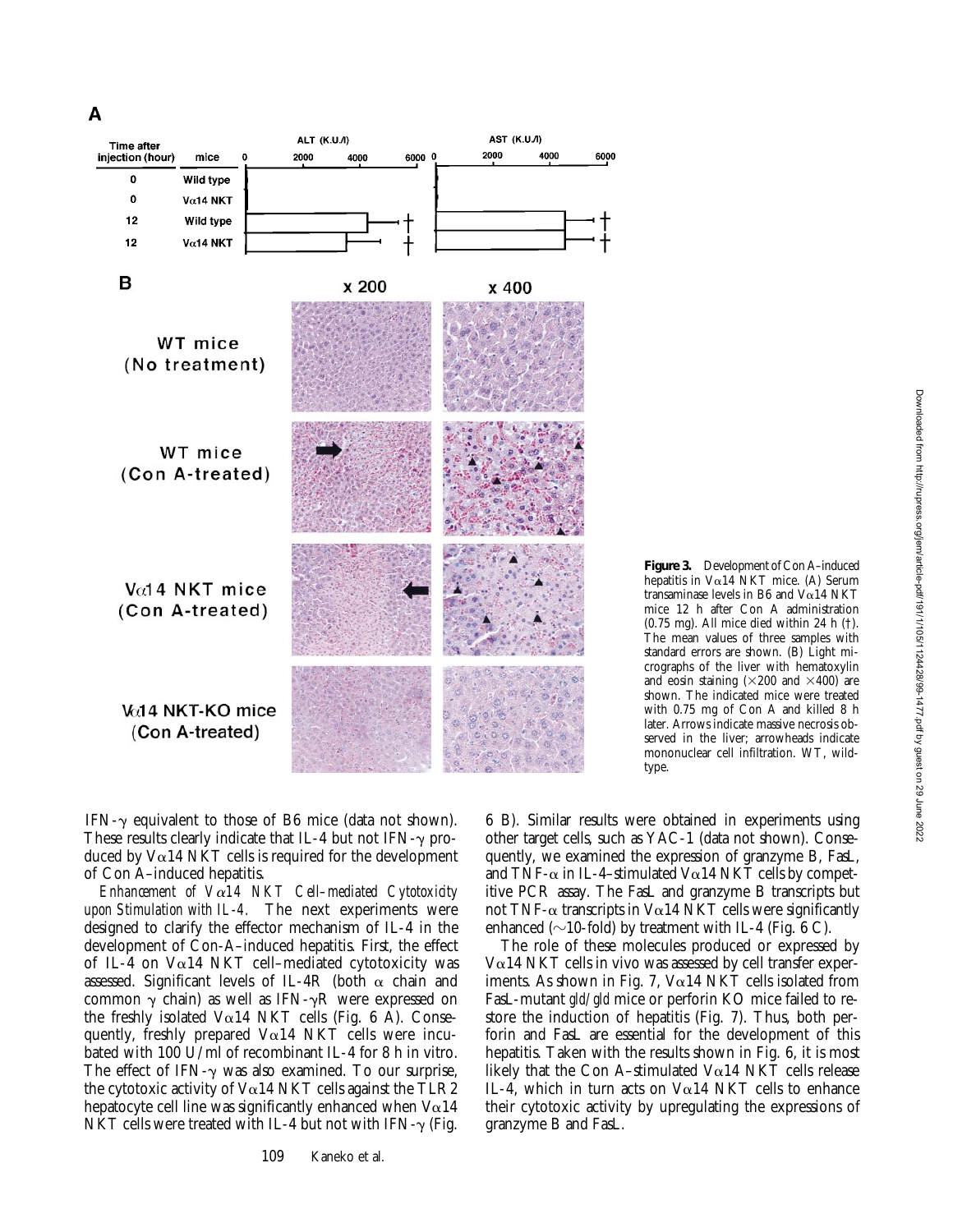

**Figure 4.** Production of IL-4 and IFN- $\gamma$  from Con A-activated V $\alpha$ 14 NKT cells. Whole spleen cells from B6, V $\alpha$ 14 NKT KO, V $\alpha$ 14 NKT, and RAG KO mice (A) or the V $\alpha$ 14 NKT cell line and conventional T cell line (B) were stimulated in vitro with Con A (10  $\mu$ g/ml). 24 h later, the amounts of IL-4 or IFN- $\gamma$  in the culture supernatants were measured by ELISA. Mean values in triplicate samples with standard deviations are shown. n.d., not detectable.

# **Discussion**

It has been suggested that  $CD4^+$  T cells (23, 24) and  $NK1.1$ <sup>+</sup> T cells (25) are involved in the development of Con A–induced hepatitis, although the precise cellular and molecular requirements have not been clarified. We demonstrate here that  $Va14$  NKT cells, a novel lymphocyte lineage, are required and sufficient for the development of hepatitis. V $\alpha$ 14 NKT mice possessing only V $\alpha$ 14 NKT cells exhibited a dramatic increase in serum transaminase levels after injection of Con A, and all mice died within 24 h (Fig. 3 A). In sharp contrast, V $\alpha$ 14 NKT KO mice lacking only V $\alpha$ 14 NKT cells did not develop hepatocyte injury (Fig. 1) or mononuclear cell infiltration into the liver (Fig. 3 B). Thus,  $V\alpha$ 14 NKT cells are able to function as effector cells to develop Con A–induced hepatitis in the absence of conventional T cells.

In this study, the involvement of  $CD4^+$  T cells in the disease development reported by several investigators (23–34) is not formally addressed. However, T cells seem to be clearly involved in the development of this hepatitis, because the hepatitis occurs more efficiently in the presence of both CD4<sup>+</sup> T cells and V $\alpha$ 14 NKT cells than V $\alpha$ 14 NKT cells alone. In our experimental system,  $Va14$  NKT mice lacking T cells require 0.75 mg of Con A for the reproducible induction of hepatitis, whereas 0.5 mg of Con A is sufficient in wild-type mice (Fig. 1 and Fig. 3 A).

It is interesting to note that the level of transaminase elevation depends on the number of  $V\alpha$ 14 NKT cells transferred (Fig. 2 C). The hepatitis induction was restored by transfer of freshly isolated V $\alpha$ 14 NKT cells or V $\alpha$ 14 NKT cell lines in a dose-dependent fashion. These findings are also confirmed in physiological situations. For example, SJL/J mice are known to have significantly lower numbers of NKT (TCR- $\beta$ <sup>+</sup>IL-2R $\beta$ <sup>+</sup>) cells compared with other congenic mice (43, 44) and indeed were relatively resistant to Con A–induced hepatitis (data not shown). In addition, young mice, such as 2-wk-old B6 mice, had a few NKT cells ( $\sim$ 30% of adult levels; reference 45) and were considerably resistant to Con A (data not shown). Collectively, in normal wild-type mice, the administration of Con A appears to induce a destructive immune response leading to hepatocyte injury, which is probably initiated and mediated by  $V\alpha$ 14 NKT cells and exacerbated by conventional T cells.

More interestingly, IL-4 produced by Con A–stimulated  $V\alpha$ 14 NKT cells appears to play an indispensable role in disease development by enhancing the cytotoxic activity of

A ALT (K.U./l)<br>2000 3000 4000 AST (K.U./l)<br>2000 3000 4000 5000 Vα14 NKT cells from 0 5000 0 1000 Recipient 1000 Wild type  $V\alpha$ 14 NKT-KO  $V\alpha$ 14 NKT-KO **IL-4-KO**  $V<sub>0</sub>$ 14 NKT-KO IFN-γ-KO B AST (K.U./I) ALT (K.U./I)<br>1000 2000 Recipient NKT cell line from 1000 3000 2000 3000 1000  $V\alpha$ 14 NKT-KO Wild type  $V\alpha$ 14 NKT-KO **IL-4-KO**  $V\alpha$ 14 NKT-KO  $IFN-\gamma-KO$ 

110 Role of IL-4 in Con A-induced Hepatitis

**Figure 5.** Requirement of IL-4 produced by  $V\alpha$ 14 NKT cells for Con A-induced hepatitis. (A) MACS-sorted  $NKL.1$ <sup>+</sup> spleen cells (107) from B6, IL-4 KO, or IFN- $\gamma$  KO mice were transferred intrasplenically into V $\alpha$ 14 NKT KO mice. 1 h later, the mice were injected with Con A (0.5 mg). The serum activities of ALT and AST were assessed 8 h after Con A injection. (B) Induction of Con A–induced hepatitis by adoptive transfer of cells from the V $\alpha$ 14 NKT cell line ( $2 \times 10^6$ ). Three mice were used in each group. The mean values in triplicate with standard errors are shown.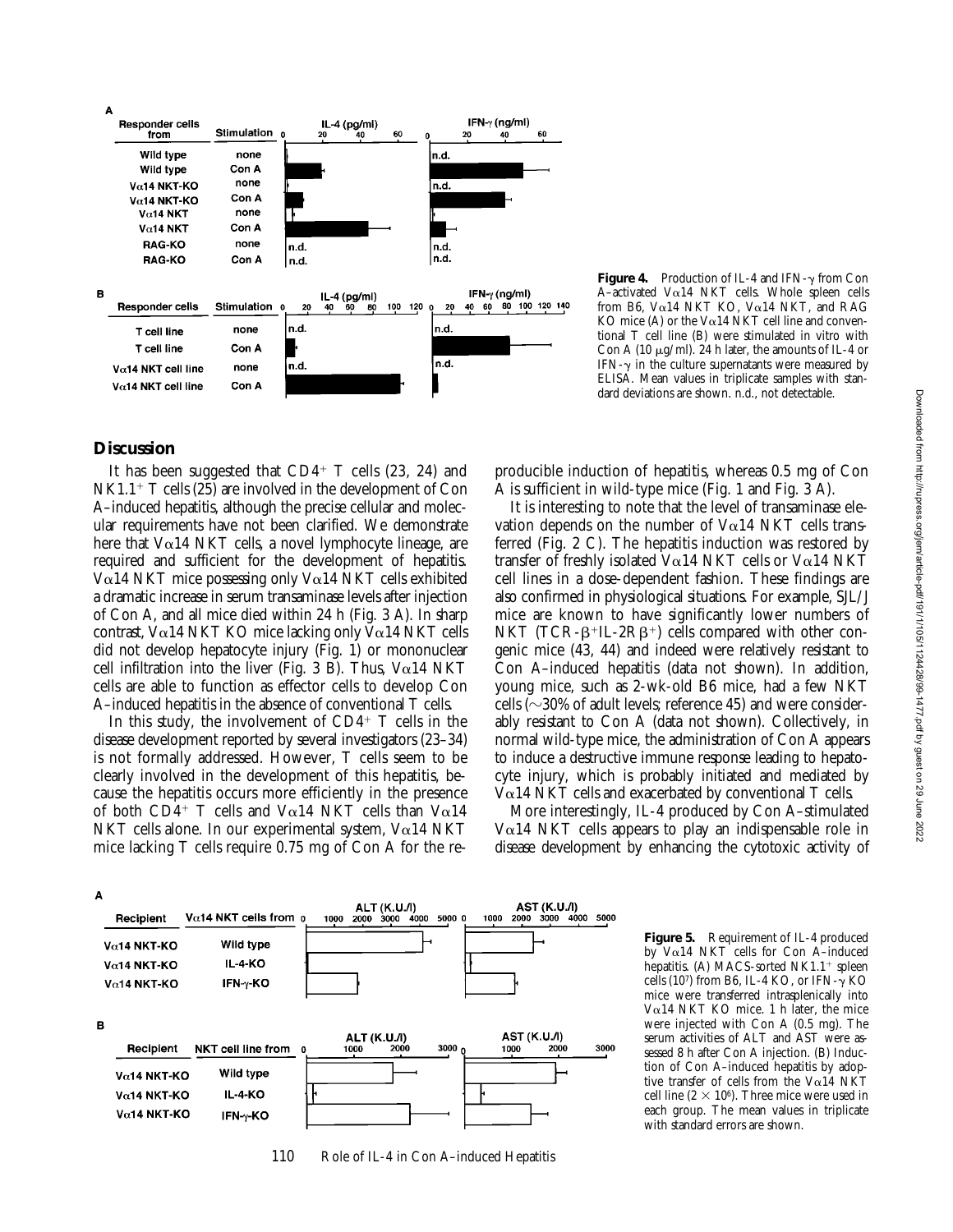

**Figure 6.** Augmentation of the cytotoxic activity of Va14 NKT cells by short-term incubation with IL-4 in vitro. (A) Flow cytometric analysis of the expression of IL-4 and IFN- $\gamma$ Rs on freshly isolated V $\alpha$ 14 NKT cells. (B) Spleen cells from V $\alpha$ 14 NKT mice were cultured for 8 h in the presence of 100 U/ml of IL-4 or  $100$  U/ml of IFN- $\gamma$ . The cells were washed extensively and subjected to the standard  $51Cr$ release cytotoxic assay in triplicate on target TLR2 liver cells. (C) Augmented expression of mRNAs of granzyme  $\overline{B}$  and FasL in V $\alpha$ 14 NKT cells upon stimulation with IL-4.

V $\alpha$ 14 NKT cells. In fact, freshly isolated V $\alpha$ 14 NKT cells express significant levels of IL-4R (IL-4R $\alpha$  and common  $\gamma$ chains) on their cell surfaces (Fig. 6 A), and the short-term treatment of  $V\alpha$ 14 NKT cells with IL-4 results in a dramatic enhancement of cytotoxic activity against various target cells, including a hepatocyte cell line (Fig. 6 B). The enhanced cytotoxic activity induced by IL-4 accompanied increases in the levels of granzyme B and FasL mRNAs (Fig. 6 C). These results are in good agreement with findings that Con A–induced hepatitis is significantly inhibited in IL-4 KO mice (data not shown) or by pretreatment with anti–IL-4 mAb (25) and that  $Va14$  NKT cells from IL-4 KO mice do not initiate Con A–induced hepatitis (Fig. 5). Thus, it is most likely that the IL-4 produced by Con A–activated V $\alpha$ 14 NKT cells acts on V $\alpha$ 14 NKT cells in an autocrine fashion and induces upregulation of granzyme B and FasL transcripts, resulting in an enhancement of  $V\alpha$ 14 NKT cell–mediated cytotoxicity.

Several cytotoxic effector molecules are considered to be involved in the development of Con A–induced hepatitis. First is the perforin–granzyme system that is known to induce hepatocyte injury (29). Indeed, perforin KO mice (29) and  $V\alpha$ 14 NKT cells from perforin KO mice fail to develop Con A–induced hepatitis (Fig. 7), suggesting that the perforin–granzyme system is essential for the induction of  $Va14$  NKT cell–mediated hepatitis.

Although the involvement of the Fas–FasL system in the induction of Con A–induced hepatitis is controversial (26–29, 34), the system is likely to be one of the effector mechanisms for hepatocyte injury, particularly for  $V\alpha$ 14 NKT cell–mediated hepatocyte injury. In fact, this hepatitis has been reported to be significantly milder in Fas-mutant *lpr/lpr* mice (26, 28), and it is completely abrogated in *gld/gld* mice in which FasL is defective (27, 28) or in mice pretreated with anti-FasL antibody (28). It is also well known that the stimulation of Fas on hepatocytes by anti-Fas antibody causes severe damage to hepatocytes by apoptotic cell death (46). In addition, normal hepatocytes express a significant amount of Fas (46), and the expression level of Fas mRNA in hepatocytes is increased upon Con A stimulation (26). As shown in Fig. 6 C, levels of FasL mRNA are significantly upregulated by IL-4 treatment. Thus, it is conceivable that a direct interaction between IL-4–stimulated  $V\alpha$ 14 NKT cells expressing high levels of FasL and Con A–stimulated hepatocytes with an augmented expression of Fas results in the induction of apoptotic cell death in hepatocytes. Moreover, as demonstrated in Fig. 7, cell transfer of Va14 NKT cells obtained from FasL-mutant *gld/gld* mice



111 Kaneko et al.

**Figure 7.** Requirement of FasL expression and perforin production from V $\alpha$ 14 NKT cells for Con A-induced hepatitis. MACS-sorted NK1.1<sup>+</sup> spleen cells (107) from B6, B6-*gld/gld*, or perforin KO mice were transferred intrasplenically into V $\alpha$ 14 NKT KO mice. 1 h later, the mice were injected with Con A (0.5 mg). 8 h later, the serum activities of ALT and AST were assessed. The mean values of triplicate samples with standard errors are shown.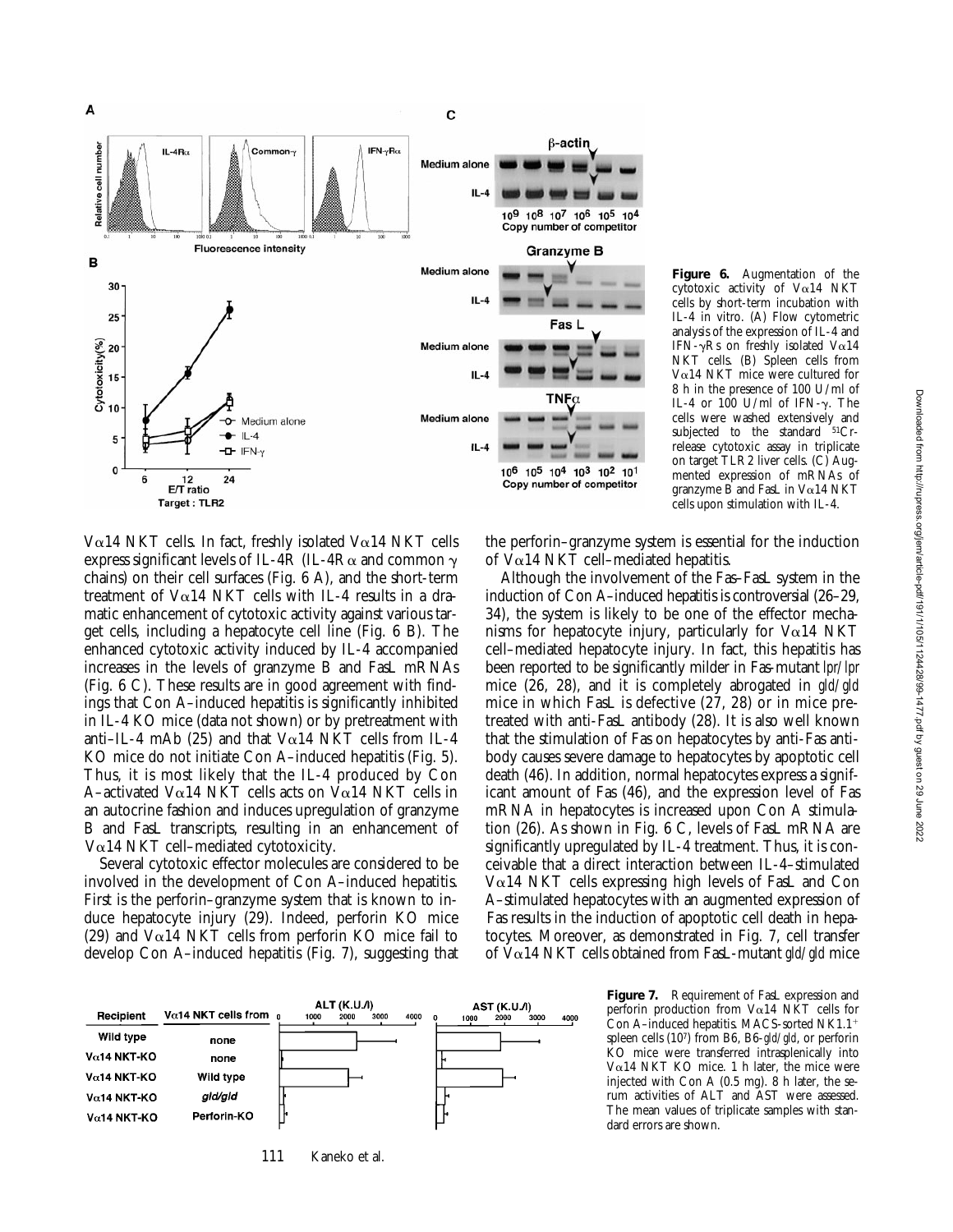fails to restore the induction of Con A–induced hepatitis. This result indicates that the Fas–FasL system is crucial for V $\alpha$ 14 NKT cell–mediated hepatocyte injury.

In addition to the contribution of perforin and FasL as effector molecules in  $Va14$  NKT cell–mediated hepatitis, TNF- $\alpha$  and IFN- $\gamma$  produced by non-NKT cells such as macrophages and  $CD<sup>4+</sup>$  T cells, respectively, are reported to play crucial roles in the development of Con A–induced hepatitis. It is demonstrated that mice pretreated with anti– mouse TNF- $\alpha$  antiserum (31) or TNF- $\alpha$  inhibitor (TNF binding protein; reference 34) or mice deficient for TNFR1 and TNFR2 are resistant to Con A–induced hepatitis (33) and that the enhanced TNF- $\alpha$  production after Con A stimulation appears to be produced mainly by macrophages in the liver (32). In fact, TNF- $\alpha$  mRNA expression in V $\alpha$ 14 NKT cells is unchanged even after IL-4 treatment (Fig. 6 C).

 $IFN-\gamma$  also seems to be important for the development of Con A–induced hepatitis, because mice pretreated with anti–IFN- $\gamma$  antiserum (30) or IFN- $\gamma$ –deficient mice (26) are resistant to Con A-induced hepatitis. For IFN- $\gamma$  production,  $CD4^+$  T cells seem to be responsible, because Con A-activated T cells produce large amounts of IFN- $\gamma$ , and V $\alpha$ 14 NKT cells produce a little (Fig. 4). It is likely that  $IFN-\gamma$ directly acts on hepatocytes and induces hepatocyte injury, as hepatocytes express IFN- $\gamma$ R on the cell surface (47). It is also interesting to note that IFN- $\gamma$  upregulates TNFRs on the hepatocyte cell surface (48, 49). This could be the reason for the enhancing effects of IFN- $\gamma$  on TNF-induced apoptosis (30). Thus, synergistic effects of IFN- $\gamma$  and TNF- $\alpha$ produced by  $CD4^+$  T cells and macrophages may accelerate apoptosis in hepatocytes.

Con A–induced hepatitis is thought to be a model of immunologically induced hepatocyte injury, and its histological features resemble those of viral or drug-induced acute hepatitis in humans (50, 51). The function of  $V\alpha$ 24V $\beta$ 11 NKT cells in humans, a counterpart of mouse  $Va14$  NKT cells, is highly conserved, e.g., sharing ligand specificity and CD1d restriction (52–54); these cells also possess potent cytotoxic activity against a wide variety of tumor cells (55). Thus, it is easy to speculate that  $V\alpha24V\beta11$  NKT cells play a critical role in certain types of acute hepatitis in humans. More recently, it has been demonstrated that  $Va14$  NKT cells are activated by parasite glycosylphosphatidylinositol (12) or bacterial LPS (56), indicating their physiological roles in the immune responses to microorganisms. This suggests that murine V $\alpha$ 14 NKT cells or human V $\alpha$ 24 NKT cells are involved in the development of various diseases or regulation of immune responses after microbial infections.

We thank Ms. Hiroko Tanabe for preparation of this manuscript.

*Submitted: 20 August 1999 Revised: 18 October 1999 Accepted: 28 October 1999*

### **References**

1. Lantz, O., and A. Bendelac. 1994. An invariant T cell receptor  $\alpha$  chain is used by a unique subset of major histocompatibility complex class I–specific  $CD4^+$  and  $CD4^-8^-$  T cells in mice and humans. *J. Exp. Med.* 180:1097–1106.

- 2. Makino, Y., R. Kanno, T. Ito, K. Higashino, and M. Taniguchi. 1995. Predominant expression of invariant  $V_0$ 14<sup>+</sup> TCR  $\alpha$  chain in NK1.1<sup>+</sup> T cell populations. *Int. Immunol.* 7:1157–1161.
- 3. Budd, R.C., G.C. Miescher, R.C. Howe, R.K. Lees, C. Bron, and H.R. MacDonald. 1987. Developmentally regulated expression of  $T$  cell receptor  $\beta$  chain variable domains in immature thymocytes. *J. Exp. Med.* 166:577–582.
- 4. Fowlkes, B.J., A.M. Kruisbeek, H. Ton-That, M.A. Weston, J.E. Coligan, R.H. Schwartz, and D.M. Pardoll. 1987. A novel population of T-cell receptor  $\alpha\beta$ -bearing thymocytes which predominantly expresses a single V<sub>B</sub> gene family. *Nature*. 329:251–254.
- 5. Sykes, M. 1990. Unusual T cell populations in adult murine bone marrow. Prevalence of CD3+CD4-CD8- and  $\alpha\beta$ TCR<sup>+</sup>NK1.1<sup>+</sup> cells. *J. Immunol.* 145:3209-3215.
- 6. Levitsky, H.I., P.T. Golumbek, and D.M. Pardoll. 1991. The fate of CD4<sup>-8-</sup> T cell receptor- $\alpha\beta$ <sup>+</sup> thymocytes. *J. Immunol*. 146:1113–1117.
- 7. Arase, H., N. Arase, K. Ogasawara, R.A. Good, and K. Onoe. 1992. An NK1.1<sup>+</sup> CD4<sup>+8-</sup> single-positive thymocyte subpopulation that expresses a highly skewed T-cell antigen receptor V<sub>B</sub> family. *Proc. Natl. Acad. Sci. USA.* 89:6506–6510.
- 8. Cui, J., T. Shin, T. Kawano, H. Sato, E. Kondo, I. Toura, Y. Kaneko, H. Koseki, M. Kanno, and M. Taniguchi. 1997. Requirement for  $V_{\alpha}$ 14 NKT cells in IL-12-mediated rejection of tumors. *Science.* 278:1623–1626.
- 9. Kawano, T., J. Cui, Y. Koezuka, I. Toura, Y. Kaneko, K. Motoki, H. Ueno, R. Nakagawa, H. Sato, E. Kondo, et al. 1997. CD1d-restricted and TCR-mediated activation of  $V_a14$ NKT cells by glycosylceramides. *Science.* 278:1626–1629.
- 10. Makino, Y., R. Kanno, H. Koseki, and M. Taniguchi. 1996. Development of  $V\alpha$ 14<sup>+</sup> NK T cells in the early stages of embryogenesis. *Proc. Natl. Acad. Sci. USA.* 93:6516–6520.
- 11. Kawano, T., J. Cui, Y. Koezuka, I. Toura, Y. Kaneko, H. Sato, E. Kondo, M. Harada, H. Koseki, T. Nakayama, et al. 1998. Natural killer-like nonspecific tumor cell lysis mediated by specific ligand-activated Va14 NKT cells. *Proc. Natl. Acad. Sci. USA.* 95:5690–5693.
- 12. Schofield, L., M.J. McConville, D. Hansen, A.S. Campbell, B. Fraser-Reid, M.J. Grusby, and S.D. Tachado. 1999. CD1drestricted immunoglobulin G formation to GPI-anchored antigens mediated by NKT cells. *Science.* 283:225–229.
- 13. Arase, H., N. Arase, K. Nakagawa, R.A. Good, and K. Onoe. 1993. NK1.1<sup>+</sup> CD4<sup>+</sup> CD8<sup>-</sup> thymocytes with specific lymphokine secretion. *Eur. J. Immunol.* 23:307–310.
- 14. Chen, H., and W.E. Paul. 1997. Cultured NK1.1+ CD4+ T cells produce large amounts of IL-4 and IFN- $\gamma$  upon activation by anti-CD3 or CD1. *J. Immunol*. 159:2240–2249.
- 15. Cui, J., N. Wanatabe, T. Kawano, M. Yamashita, T. Kamata, C. Shimizu, M. Kimura, E. Shimizu, J. Koike, H. Koseki, et al. 1999. Inhibition of T helper cell type 2 differentiation and immunoglobulin E response by ligand-activated  $V\alpha$ 14 natural killer T cells. *J. Exp. Med.* 190:783–792.
- 16. Mieza, M.A., T. Ito, J. Cui, Y. Makino, T. Kawano, K. Tsuchida, T. Koike, T. Shirai, H. Yagita, A. Matsuzawa, et al. 1996. Selective reduction of  $V\alpha$ 14<sup>+</sup> NK T cells associated with disease development in autoimmune-prone mice. *J. Immunol.* 156:4035–4040.
- 17. Gombert, J.M., A. Herbelin, E. Tancrede-Bohin, M. Dy, C. Carnaud, and J.F. Bach. 1996. Early quantitative and func-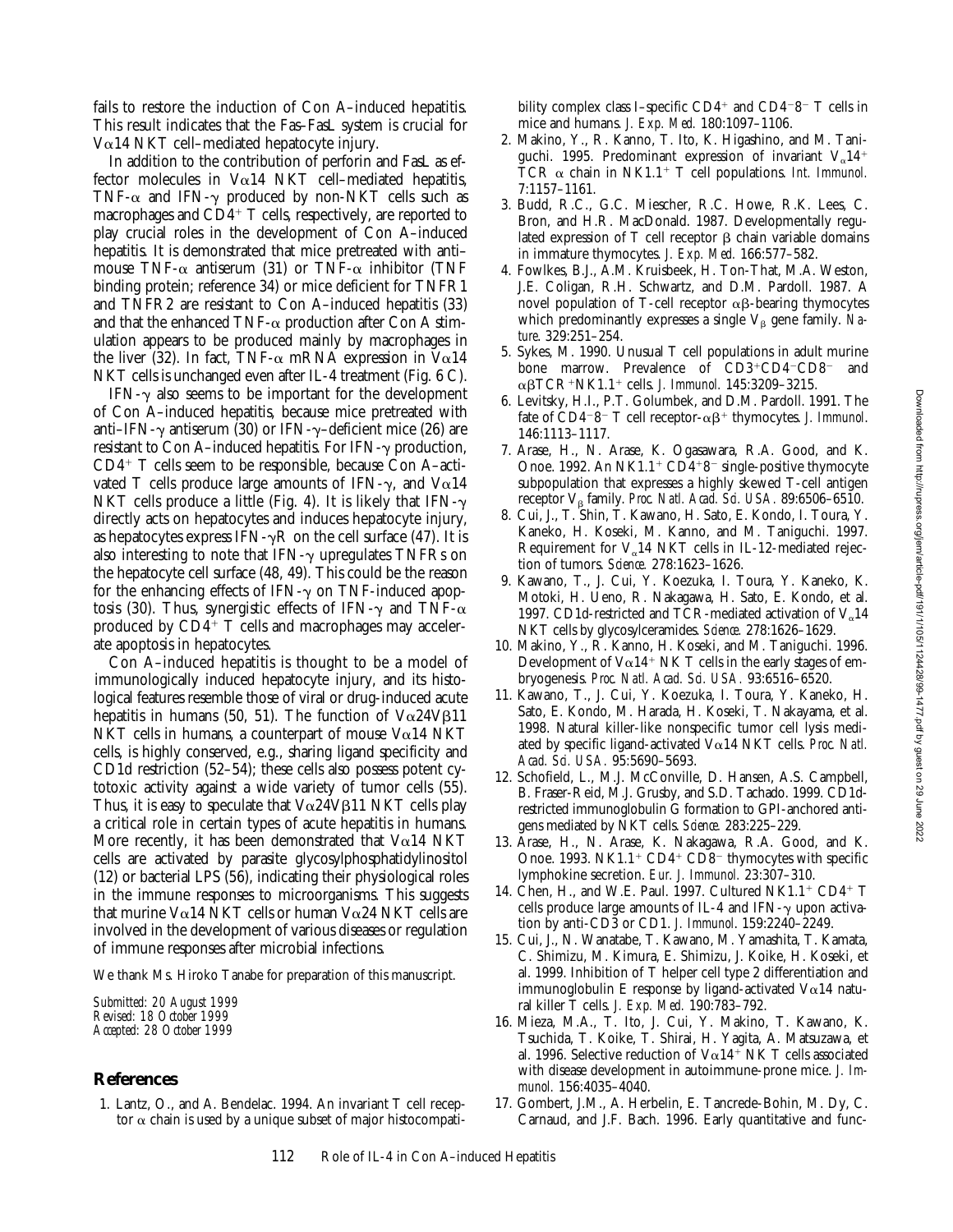tional deficiency of  $N<sub>K1</sub><sup>+</sup>$ -like thymocytes in the NOD mouse. *Eur. J. Immunol.* 26:2989–2998.

- 18. Baxter, A.G., S.J. Kinder, K.J.L. Hammond, R. Scollay, and D.I. Godfrey. 1997. Association between  $\alpha\beta TCR^+CD4^-$ CD8<sup>-</sup> T-cell deficiency and IDDM in NOD/Lt mice. Dia*betes.* 46:572–582.
- 19. Lehuen, A., O. Lantz, L. Beaudoin, V. Laloux, C. Carnaud, A. Bendelac, J.F. Bach, and R.C. Monteiro. 1998. Overexpression of natural killer T cells protects  $V \alpha 14$ -J $\alpha 281$  transgenic nonobese diabetic mice against diabetes. *J. Exp. Med.* 188:1831–1839.
- 20. Ishigaki, M., H. Nishimura, Y. Naiki, K. Yoshioka, T. Kawano, Y. Tanaka, M. Taniguchi, S. Kakumu, and Y. Yoshikai. 1999. The roles of intrahepatic  $V\alpha$ 14<sup>+</sup> NK1.1<sup>+</sup> T cells for liver injury induced by *Salmonella* infection in mice. *Hepatology.* 29:1799–1808.
- 21. Wilson, S.B., S.C. Kent, K.T. Patton, T. Orban, R.A. Jackson, M. Exley, S. Porcelli, D.A. Schatz, M.A. Atkinson, S.P. Balk, et al. 1998. Extreme Th1 bias of invariant  $V\alpha$ 24J $\alpha$ Q T cells in type 1 diabetes. *Nature.* 391:177–181.
- 22. Sumida, T., A. Sakamoto, H. Murata, Y. Makino, H. Takahashi, S. Yoshida, K. Nishioka, I. Iwamoto, and M. Taniguchi. 1995. Selective reduction of T cells bearing invariant  $V\alpha$ 24J $\alpha$ Q antigen receptor in patients with systemic sclerosis. *J. Exp. Med.* 182:1163–1168.
- 23. Tiegs, G., J. Hentschel, and A. Wendel. 1992. A T celldependent experimental liver injury in mice inducible by concanavalin A. *J. Clin. Invest.* 90:196–203.
- 24. Mizuhara, H., E. O'Neil, N. Seki, T. Ogawa, C. Kusunoki, K. Otsuka, S. Satoh, M. Niwa, H. Senoh, and H. Fujiwara. 1994. T cell activation–associated hepatic injury: mediation by tumor necrosis factors and protection by interleukin 6. *J. Exp. Med.* 179:1529–1537.
- 25. Toyabe, S., S. Seki, T. Iiai, K. Takeda, K. Shirai, H. Watanabe, H. Hiraide, M. Uchiyama, and T. Abo. 1997. Requirement of IL-4 and liver  $N<sub>K1</sub> + T$  cells for concanavalin A-induced hepatic injury in mice. *J. Immunol.* 159:1537–1542.
- 26. Tagawa, Y., K. Sekikawa, and Y. Iwakura. 1997. Suppression of concanavalin A-induced hepatitis in IFN- $\gamma^{-/-}$  mice, but not in TNF- $\alpha^{-/-}$  mice. Role for IFN- $\gamma$  in activating apoptosis of hepatocytes. *J. Immunol.* 159:1418–1428.
- 27. Tagawa, Y., S. Kakuta, and Y. Iwakura. 1998. Involvement of Fas/Fas ligand system-mediated apoptosis in the development of concanavalin A-induced hepatitis. *Eur. J. Immunol.* 28:4105–4113.
- 28. Seino, K., N. Kayagaki, K. Takeda, K. Fukao, K. Okumura, and H. Yagita. 1997. Contribution of Fas ligand to T cell-mediated hepatic injury in mice. *Gastroenterology.* 113:1315–1322.
- 29. Watanabe, Y., M. Morita, and T. Akaike. 1996. Concanavalin A induces perforin-mediated but not Fas-mediated hepatic injury. *Hepatology.* 24:702–710.
- 30. Kusters, S., F. Gantner, G. Kunstle, and G. Tiegs. 1996. Interferon gamma plays a critical role in T cell-dependent liver injury in mice initiated by concanavalin A. *Gastroenterology.* 111:462–471.
- 31. Gantner, F., M. Leist, A.W. Lohse, P.G. Germann, and G. Tiegs. 1995. Concanavalin A-induced T-cell-mediated hepatic injury in mice: the role of tumor necrosis factor. *Hepatology.* 21:190–198.
- 32. Gantner, F., M. Leist, S. Kusters, K. Vogt, H.D. Volk, and G. Tiegs. 1996. T cell stimulus-induced crosstalk between lymphocytes and liver macrophages results in augmented cytokine release. *Exp. Cell Res.* 229:137–146.
- 33. Kusters, S., G. Tiegs, L. Alexopoulou, M. Pasparakis, E. Douni, G. Kunstle, H. Bluethmann, A. Wendel, K. Pfizenmaier, G. Kollias, et al. 1997. In vivo evidence for a functional role of both tumor necrosis factor (TNF) receptors and transmembrane TNF in experimental hepatitis. *Eur. J. Immunol.* 27:2870–2875.
- 34. Ksontini, R., D.B. Colagiovanni, M.D. Josephs, C.K. Edwards III, C.L. Tannahill, C.C. Solorzano, J. Norman, W. Denham, M. Clare-Salzler, S.L.D. MacKay, et al. 1998. Disparate roles for TNF- $\alpha$  and Fas ligand in concanavalin A-induced hepatitis. *J. Immunol.* 160:4082–4089.
- 35. Kopf, M., G.L. Gros, M. Bachmann, M.C. Lamers, H. Bluethmann, and G. Kohler. 1993. Disruption of the murine IL-4 gene blocks Th2 cytokine responses. *Nature.* 362:245–248.
- 36. Kagi, D., B. Ledermann, K. Burki, P. Seiler, B. Odermatt, K.J. Olsen, E.R. Podack, R.M. Zinkernagel, and H. Hengartner. 1994. Cytotoxicity mediated by T cells and natural killer cells is greatly impaired in perforin-deficient mice. *Nature.* 369:31–37.
- 37. Mombaerts, P., J. Iacomini, R.S. Johnson, K. Herrup, S. Tonegawa, and V.E. Papaioannou. 1992. RAG-1-deficient mice have no mature B and T lymphocytes. *Cell.* 68:869–877.
- 38. Goossens, P.L., H. Jouin, G. Marchal, and G. Milon. 1990. Isolation and flow cytometric analysis of the free lymphomyeloid cells present in murine liver. *J. Immunol. Methods.* 132: 137–144.
- 39. Watanabe, H., K. Ohtsuka, M. Kimura, Y. Ikarashi, K. Ohmori, A. Kusumi, T. Ohteki, S. Seki, and T. Abo. 1992. Details of an isolation method for hepatic lymphocytes in mice. *J. Immunol. Methods.* 146:145–154.
- 40. Sato, H., T. Nakayama, Y. Tanaka, M. Yamashita, Y. Shibata, E. Kondo, Y. Saito, and M. Taniguchi. 1999. Induction of differentiation of pre-NKT cells to mature  $Va14$  NKT cells by granulocyte/macrophage colony-stimulating factor. *Proc. Natl. Acad. Sci. USA.* 96:7439–7444.
- 41. Lippi, U., and G. Guidi. 1970. A new colorimetric ultramicromethod for serum glutamic-oxalacetic and glutamic-pyruvic transaminase determination. *Clin. Chim. Acta.* 28:431–437.
- 42. Yanai, N., M. Suzuki, and M. Obinata. 1991. Hepatocyte cell lines established from transgenic mice harboring temperature-sensitive simian virus 40 large T-antigen gene. *Exp. Cell Res.* 197:50–56.
- 43. Beutner, U., P. Launois, T. Ohteki, J.A. Louis, and H.R. MacDonald. 1997. Natural killer-like T cells develop in SJL mice despite genetically distinct defects in NK1.1 expression and in inducible interleukin-4 production. *Eur. J. Immunol.* 27:928–934.
- 44. Yoshimoto, T., A. Bendelac, J. Hu-Li, and W.E. Paul. 1995. Defective IgE production by SJL mice is linked to the absence of  $CD4^+$ , NK1.1<sup>+</sup> T cells that promptly produce interleukin 4. *Proc. Natl. Acad. Sci. USA.* 92:11931–11934.
- 45. Koseki, H., K. Imai, F. Nakayama, T. Sado, K. Moriwaki, and M. Taniguchi. 1990. Homogenous junctional sequence of the V14<sup>+</sup> T-cell antigen receptor  $\alpha$  chain expanded in unprimed mice. *Proc. Natl. Acad. Sci. USA.* 87:5248–5252.
- 46. Ogasawara, J., R. Watanabe-Fukunaga, M. Adachi, A. Matsuzawa, T. Kasugai, Y. Kitamura, N. Itoh, T. Suda, and S. Nagata. 1993. Lethal effect of the anti-Fas antibody in mice. *Nature.* 364:806–809.
- 47. Boehm, U., T. Klamp, M. Groot, and J.C. Howard. 1997. Cellular responses to interferon-g. *Annu. Rev. Immunol.* 15: 749–795.
- 48. Aggarwal, B.B., T.E. Eessalu, and P.E. Hass. 1985. Charac-